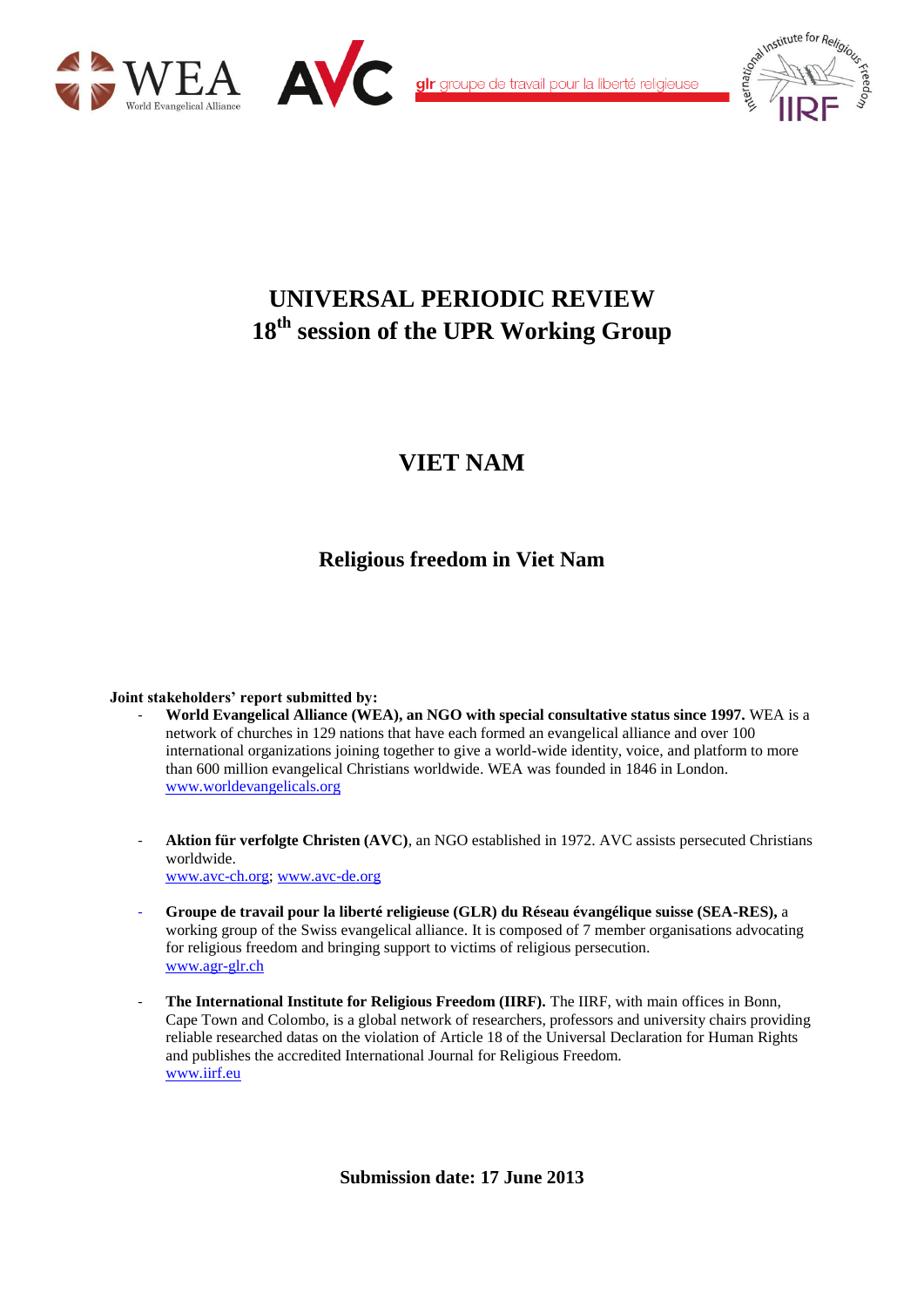- 1. During the UPR of Viet Nam in May 2009, several recommendations touched on the issue of religious freedom. Viet Nam accepted some, such as the one from the United Kingdom asking the State to *"re-engage with Special Rapporteur on freedom of religion"* (A/HRC/12/11, 99.23) and from Argentina, requesting to *"take the necessary steps to ensure that citizens can fully enjoy the rights of freedom of expression and freedom of religion"* (A/HRC/12/11, 99.44).
- 2. However in 2013, the government of Viet Nam's record in terms of implementation of religious freedom is still far from meeting international standards. Its religion policy is guided by a high level of suspicion especially toward both the Catholic community of about 8 million and the Evangelical Protestant groups approaching 1.5 million in number. Viet Nam exercises a high level of control over all religious activities and severely restricts any independent religious practices. It has a very restrictive legislative framework. Believers of different religious groups continue to face detention and sometimes torture. And the various Religious Security Police are still in place.
- 3. It is our hope that this review will give attention to Viet Nam's religion policy. It is also our hope that Viet Nam will commit to take a different path. Without respect for pluralism and human rights, including freedom of expression and of conscience for all, no country can prosper.

## **Legal framework on religions**

4. Harsh, systematic government programs aimed at the "eradication" of Christianity, especially among ethnic minorities where it has grown most rapidly, have been gradually phased out with the introduction of "new religion legislation" in 2004 (*Ordinance on Religion and Belief,* Vietnam's highest "law" on religion ) and 2005 (*Decree on Religion 22/2005/ND-CP,* which indicates how to implement the *2004 Ordinance*). These laws were introduced allegedly to allow swift registration of local religious congregations, to facilitate the appeals of recognized Protestant denominations to build churches as well as to train and appoint pastors, and to help Protestants register their religious activities. This change signaled a move from highly ideological opposition to religion to a religion management approach with a church registration regime. $<sup>1</sup>$ </sup>

1

<sup>&</sup>lt;sup>1</sup> The criteria for recognition set out in the law are elusive and intrusive. Organizations can be suspended arbitrarily for a number of vague reasons. Especially articles 8 and 15 of the *2004 Ordinance* are very problematic and open the door to arbitrary restrictions and harassment.

Article 8 states: "It is prohibited to abuse the freedom of religion and belief to undermine peace, national independence and unity, to incite violence or propagate wars, to propagandize against the States' laws and policies, to divide the citizens, ethnic minorities or religions; to incite public disorder, or infringe upon life, dignity, honor and/or property of others, or to impede the exercise of civic duties and the performance of civic obligations, to conduct superstitious activities or other acts contrary to the law".

Article 15 states: "Religious activities or belief will be suspended in the following instances:

<sup>1.</sup> They infringe on national security, or seriously affect public order or the environment.

<sup>2.</sup> They adversely affect the peoples' unity or the fine national cultural traditions.

<sup>3.</sup> They infringe upon the life, health, dignity, honor or property of other persons.

<sup>4.</sup> They involve other serious breaches of the law."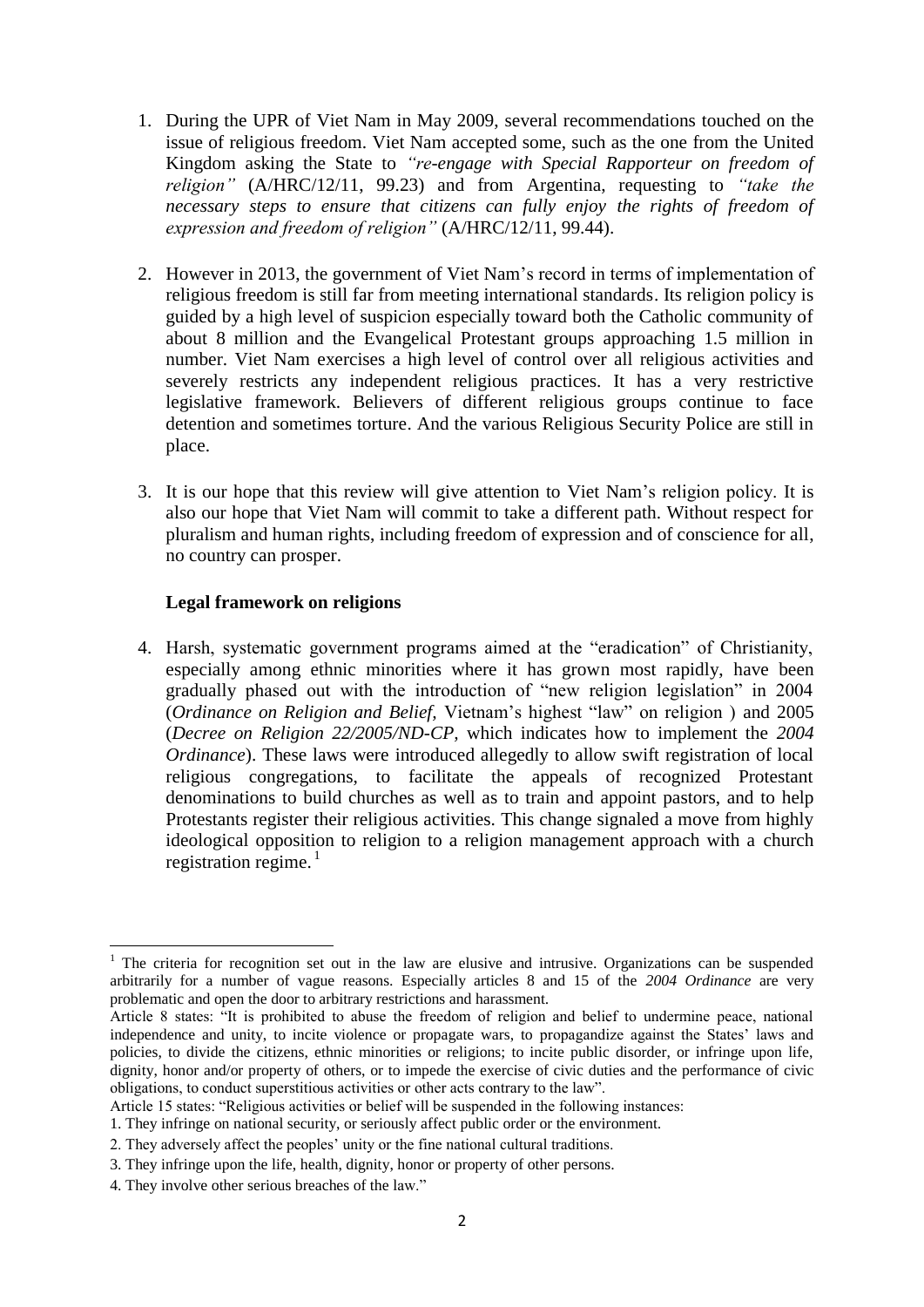- 5. Of particular importance was also the *Prime Minister's Instruction 01 in March 2005 regarding Protestants* which promised the expeditious registration of local congregations. Ominously the same instruction warned against taking advantage of religion for nefarious purposes. This provision has often proven to be an open door for arbitrary accusations and actions against Christians by local officials.
- 6. The orderly church registration promised in the new religion legislation, though far short of full religious freedom, could have been an improvement over the previous situation. However, it has been tardily, selectively and inconsistently applied. Hundreds of registration applications have routinely been ignored or rejected. Over more, registration has often been used as a tool to control churches, leading many to lose interest in getting it. While nine Protestant church denominations have been registered, some 50 groups representing about half of Viet Nam's Protestants remain unregistered. The dozens of house church denominations, a movement that started in 1988, are particularly affected.
- 7. In February 2012, a deputy prime minister presided a meeting to evaluate the implementation of *Instruction 01*. According to a posted Vietnamese-language report issued on February 28, the deputy prime minister said *Instruction 01* had enabled a "breakthrough" in the government management of religion by "limiting the unusually rapid development of Protestantism."
- 8. On 1 January 2013, Vietnam updated its rules for enforcing its highest law regarding religion. Known as the *Decree on Religion 92/2012 ND-CP*, or simply *ND-92*, the new decree is meant to clarify the rules written in 2005 (*Decree ND-22* and *Instruction 01*). It introduces additional bureaucratic obstacles to peaceful and lawful activities of religious believers and is even more intrusive than its 2005 predecessors.
- 9. *Decree ND-92* requests that religious group must have operated for 20 years with local approval for their religious meetings and without any reported violation of the law (in particular Article 8 and 15 of the *2004 Ordinance*), before it can be given full legal recognition. This could be used to exclude house church denominations that have existed without approval for their activities over the past 25 years. Non-registered communities will have to get approval for all their religious meetings. They need to have a legal location for religious operations, which again might exclude the house church movement. Over more, registration or approval is conditional on elusive criteria which are open to highly subjective interpretation. The Vietnamese word translated here as "registration" or "approval" is actually closer to the meaning of "asking permission".<sup>2</sup>
- 10. Registered congregations and denominations have to present annually in October all their intended activities for the coming year. Procedures for changes in the approved program are unreasonable cumbersome. Articles 14 to 26 include highly detailed and

<sup>.</sup> <sup>2</sup> The decree uses the word *dang ky*, commonly translated as "registration" or "register." The *dang ky* registration in Vietnam's handling of religion, including in ND-92, functions like having to ask permission. In consequence, officials, usually at the commune level, feel they have complete discretion on whether to grant registration. "Registration" therefore, is more accurately understood as "asking permission."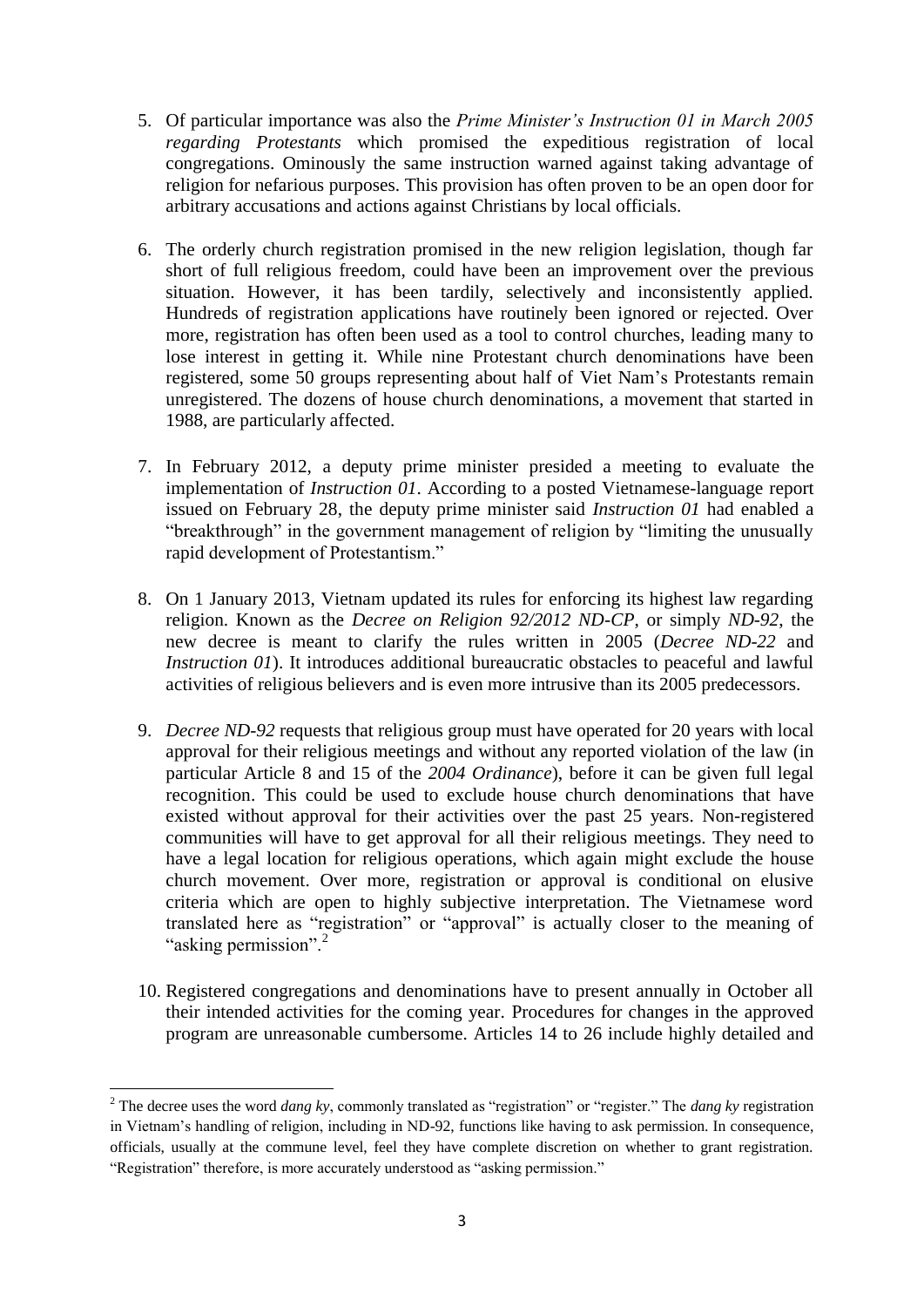intrusive qualifications and provisions for clergy training, ordination, stripping of credentials, placement, change of placement, travel and so on.

11. The Decree includes vague national security or national solidarity offences. Religious beliefs and practices have to be subordinate to Article 5 of *Decree ND-92* requiring the leader "to have a spirit of national unity and reconciliation." Anyone who teaches to worship God, and not ancestors or national heroes, is someone who could be accused of being against "national unity" or "the fine national cultural traditions." Provisions requesting that Protestant denominations must not be associated with separatist movements have been used by authorities for arbitrary actions. Article 6, stipulating qualifications for registering religious activities, says the group must have "doctrines, articles of faith, rites and ceremonies that support the nation and do not contradict fine traditions and customs." This leaves much discretion to often hostile officials and state agencies with power to grant permission.

#### **Prisoners of conscience**

12. Though Vietnamese authorities insist that it has no religious prisoners-of-conscience, religious freedom activists say there are definitely more than 100. Viet Nam has isolated such prisoners, cutting off communication with them and their supporters. Religious prisoners of conscience include several Mennonite leaders, a Catholic priest and some lay Catholics, but predominantly lay ethnic minority Protestants of Viet Nam's Central Highlands ("Montagnards") who participated in demonstrations in 2004 which had a strong religious freedom component. These mass protests erupted against land grabs and religious persecution and were brutally crushed by the military. *(See list of known prisoners of conscience listed in the annex).*

#### **Hmong Christians and the Montagnards**

- 13. Protestant Christians have been growing in numbers in particular among the Montagnards (Central Highlands) and the Hmong (Northwest). Opposition to the Protestant communities among local authorities remains still high both in the Central Highlands and the Northwest provinces. Hundreds of these communities have tried unsuccessfully for years to register. Even though forced renunciation of faith was banned by the government in 2005, numerous incidents are still reported in those areas. Even in the most egregious cases of violation of religious freedom, victims and survivors still see offending officials go unpunished, eroding their trust in fair government.
- 14. Anti-Christian propaganda continues to be distributed but is becoming more clever and subtle. To counteract the explosive growth of Protestant Christianity among the Hmong ethnic minority a decade ago, authorities distributed Vietnamese/Hmong language booklets with titles such as "Don't Follow the Bad People' and "Don't Listen to the Snake-poison Words." An anti-Christian booklet which began circulating in late 2011, called "Preserve and Promote the Characteristics of Hmong Culture", still mocks Christianity but less crudely than earlier efforts.
- 15. In November, 2012, a court in the north-western province of Lai Chau convicted four Christians from the Hmong ethnic minority for "plotting to overthrow the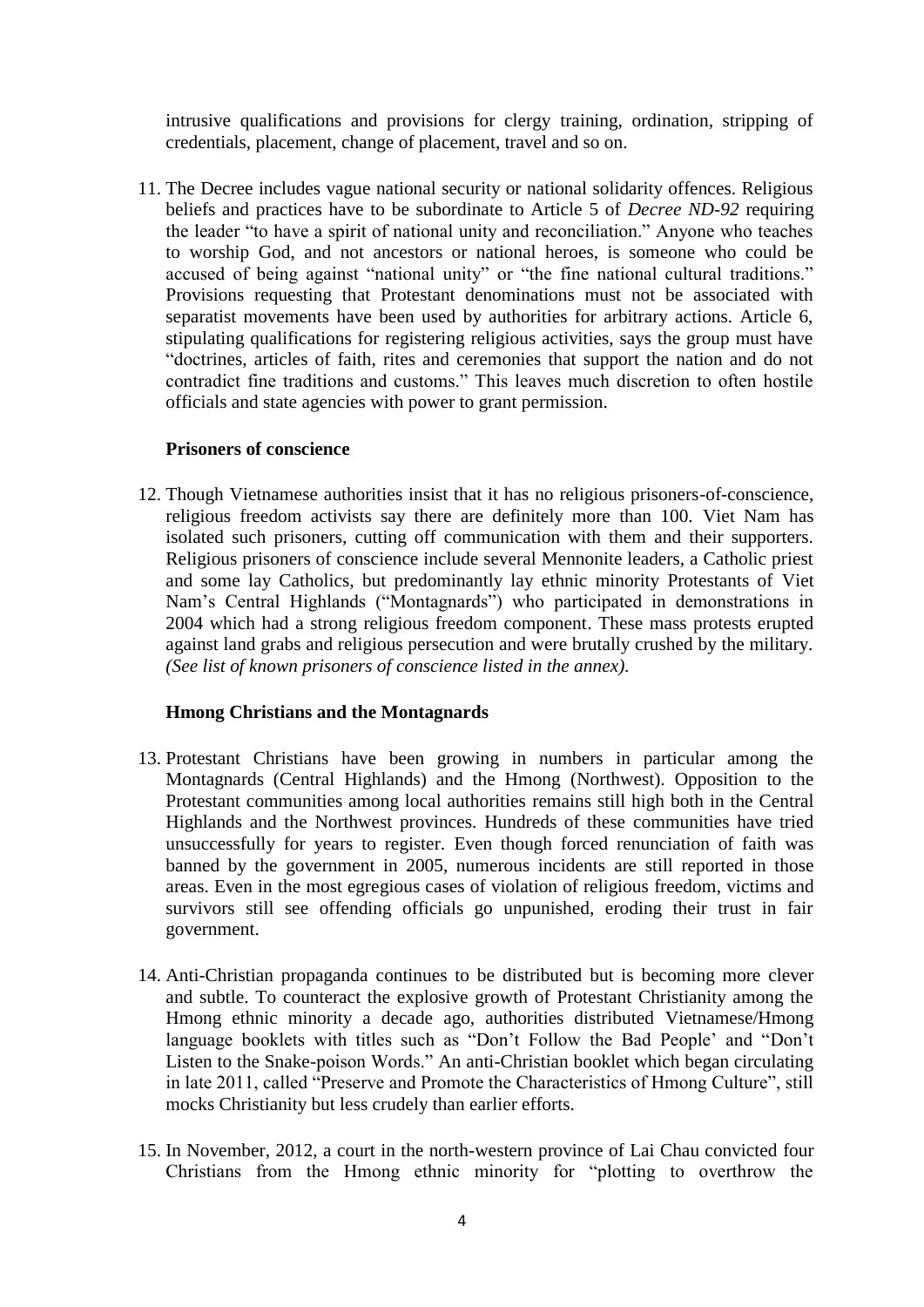government," sentencing them to prison terms between three and seven years. They, along with several thousand other Hmong people, had attended a religious gathering the previous year, which authorities claimed was a separatist uprising. Other Hmong leaders were detained too following this event.

16. On 17 March 2013, the 39 year old Hmong Christian leader, Hoang Van Ngai died while he was in police custody. Ngai was an elder of Bui Tre Church which belongs to the government-registered Evangelical Church of Vietnam - South. The official reason for his arrest remains unclear, but the actual reason is probably to be found in the fact that Ngai had stood up to defend his Church and refused to participate in corruption. Ngai and his brother were transported to a police station in Gia Nghia Town and placed in separate cells. Ngai was savagely beaten and tortured by police. According to the Vietnamese authorities' following several petitions submitted by Ngai's family, the cause of death was "suicide by self-electrocution".

## **Intrusion in management of internal religious affairs: obstacles to the reunification of ECV-N and ECV-S**

17. Viet Nam's two oldest Protestant denominations, namely the Evangelical Church of Vietnam - North (registered in 1958) and the Evangelical Church of Vietnam - South (registered in 2001) are in a process of reunification, after having been divided when the country split in two in 1954. Although they submitted their new constitution over a year ago, religion management authorities are still reluctant to allow the reunification to happen. Written approval has not been granted yet. The two denominations plan to hold a reunification assembly in September 2013.

#### **Recommendations:**

- **18. Ensure that Viet Nam's legislative framework meets international human rights standards, including religious freedom standards. This includes repealing any intrusive domestic legislation such as the 2004 Ordinance on Religion and Belief, and the 2013 Decree ND-92.**
- **19. Allow all unregistered religious groups to exercise their freedom of religion without restrictions of harassment.**
- **20. Publicize the name of all the prisoners of conscience, including Montagnards Protestants, allow visits from representatives of the ICRC and promptly review all such prisoner cases.**
- **21. Take all the necessary measures to protect the religious freedom of Montagnards and Hmong Christians. Take measures to stop the distribution of official Anti-Christian literature.**
- **22. Appoint an independent investigation commission to inquire the causes of death of Hoang Van Ngai in police custody on 17 March 2013.**
- **23. Disband the various Religious Security Police apparatus of the government.**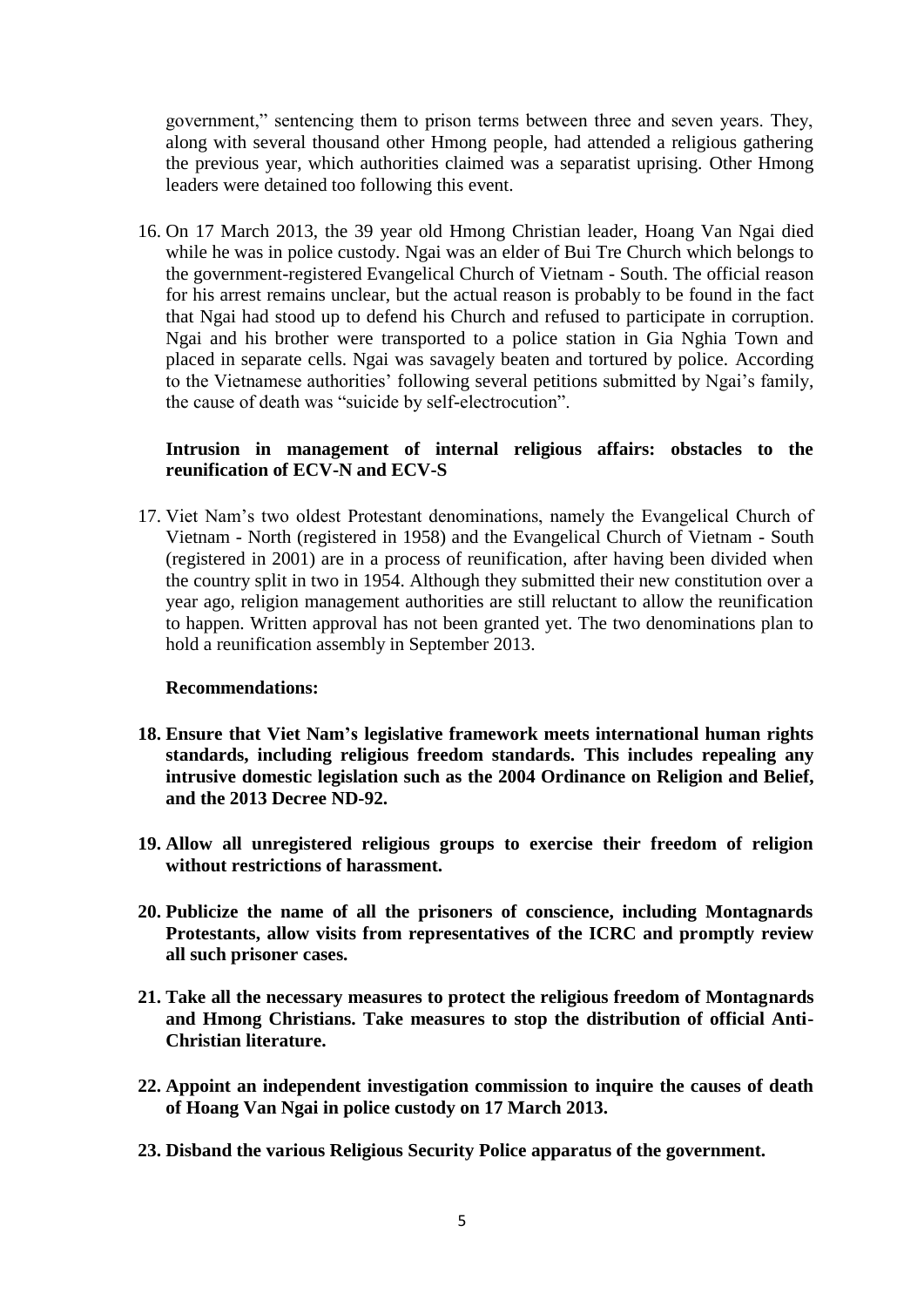- **24. Investigate, prosecute and punish any law enforcement or government officials, as well as "gangs" who credibly discriminate against, harass, or abuse those exercising their right to freedom of belief or religion. Provide venues to report inappropriate actions by local official or police.**
- **25. Train law enforcement and government officials to respect international religious freedom standards.**
- **26. Create a national commission of religious groups, government officials and independent observers to instigate a fruitful dialogue with all religious groups and find appropriate solutions for the implementation of human rights, in particular religious freedom.**
- **27. Remove any unnecessary administrative obstacles to the reunification of the Evangelical Church of Vietnam - North and the Evangelical Church of Vietnam – South.**
- **28. Issue a standing invitation for the UN special procedures and seek a visit from the Special Rapporteur on Freedom of Religion or Belief.**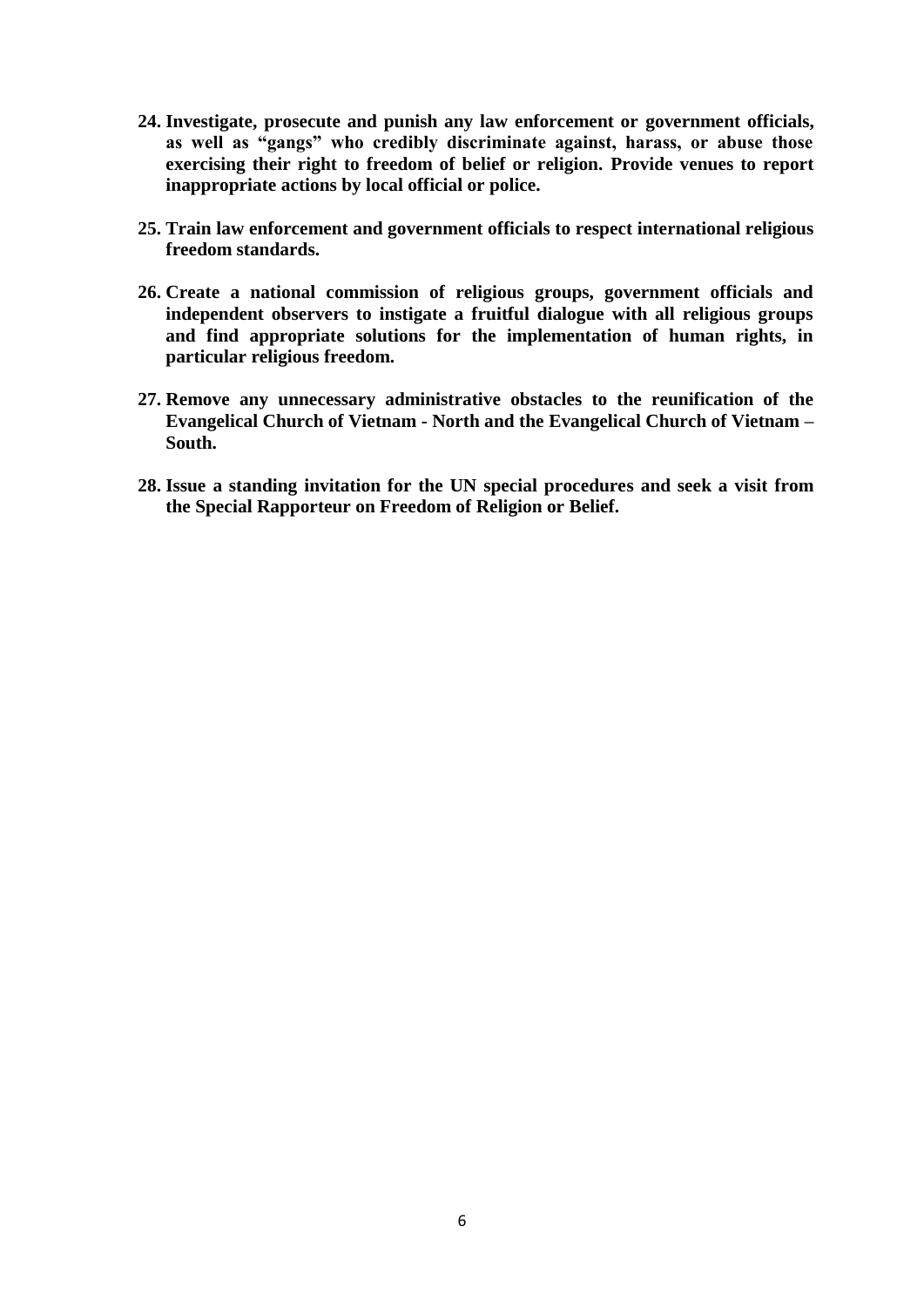## **Annex – List of known Christian prisoners of conscience**

#### CHU MANH SON Antoine

Young Catholic arrested on August 3, 2011. He was sentenced to 3 years of prison and 1 year of house arrest on May 24, 2012 in Vinh for «conducting propaganda against the state».

#### DANG NGOC MINH

Young catholic, sentenced to 3 years of prison and 2 years of house arrest on January 9, 2013.

#### DANG XUAN DIEU François Xavier

Catholic arrested on July 30, 2011 from the Vinh diocese. He was sentenced to 13 years of prison and 5 years of house arrest on January 9, 2013.

#### DAU VAN DUONG Antoine

Young Catholic student arrested on August 2, 2011. He was sentenced to 3 1/2 years of prison and 1 1/2 year of house arrest on May 24, 2012 in Vinh for «conducting propaganda against the state».

#### DUONG KIM KAI (1959)

Pastor of Mennonite Church was arrested on 16 August 2010 and sentenced to 5 years of prison and 5 years of house arrest on May 30, 2011.

#### HO DUC HOA Pierre

Young Catholic arrested on July 30, 2011. He was sentenced to 13 years of prison and 5 years of house arrest on January 9, 2013.

#### HO THI BICH KHUONG (1967)

Christian lady of Full Gospel House Church in Northern state Nghe sentenced to 5 years of prison and 5 years of house arrest on December 29, 2011.

#### HO VAN HOAN Paul

Young Catholic arrested on August 16, 2011 in Ho Chi Minh City. He is member of the Vinh diocese. He was sentenced to 3 years of prison and 2 years of house arrest on January 9, 2013. In May 2013 the prison sentence was reduced to 2 1/2 years.

#### KPA Y CO (1980)

Evangelist originally from central Vietnam, he was arrested in January 2010 and sentenced to 4 years of prison plus 2 years of house arrest on November 15, 2010. He works with the Vietnam Good News Mission.

KSOR Y DU (1965)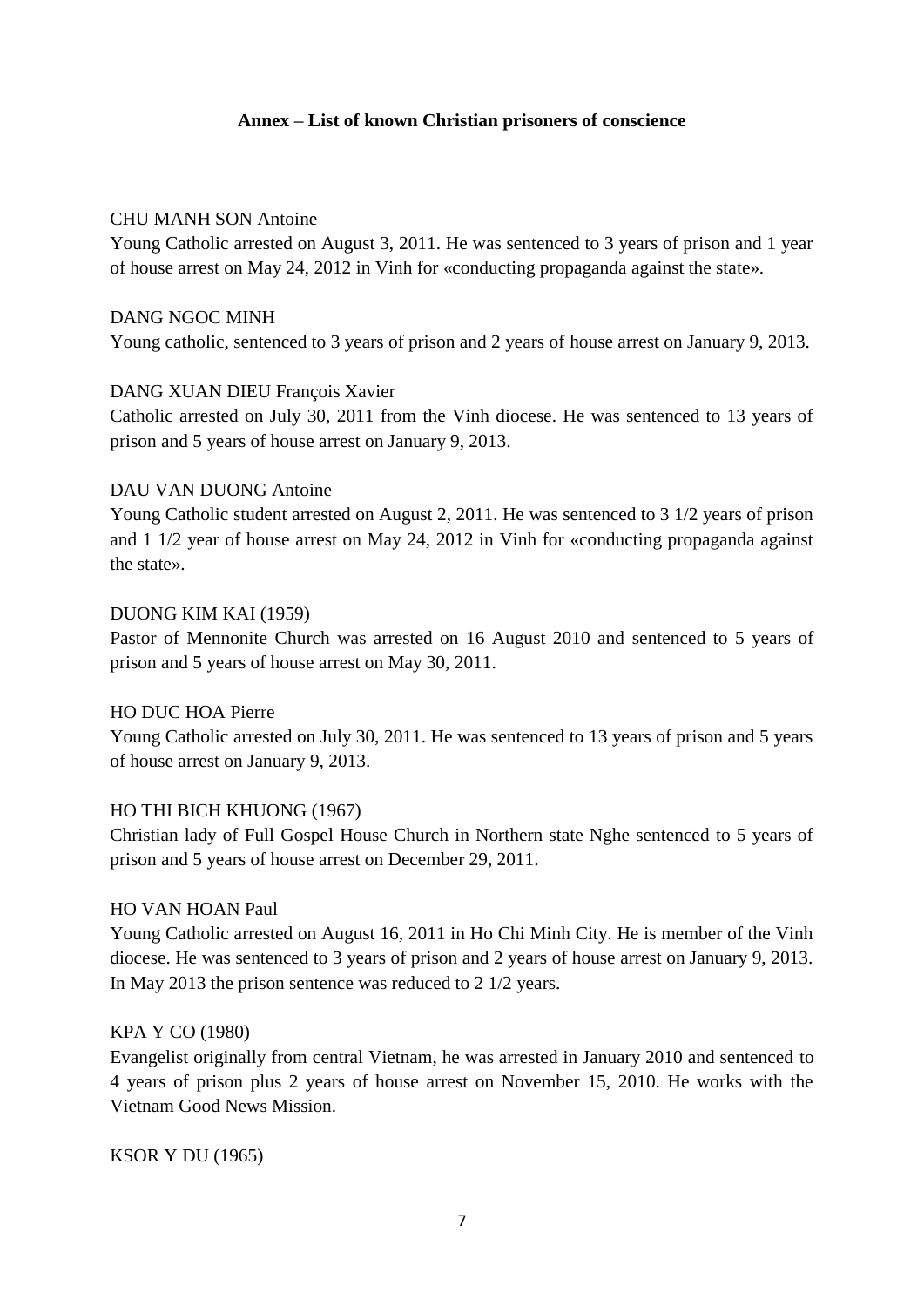Evangelist originally from central Vietnam, he was arrested in January 2010 and sentenced to 6 years of prison and 4 years of house arrest on November 15, 2010. He works with the Vietnam Good News Mission. His wife A Le H'Gioi and their teenage daughter face big difficulties. Ksor Y Du spent already 4 years in prison, from 2004 to 2008.

## LE CONG DINH

Human rights lawyer, he was arrested at his office in Ho Chi Minh City on June 13, 2009 by the Public Security police. He has been charged with «conducting propaganda» against the state, under Article 88 of the Penal Code and sentenced on January 10, 2010, to 5 years pf prison.

## LE VAN DON (SON) Paul

Catholic journalist, arrested on August 3, 2011 from Thanh Hoa Diocese. He was sentenced to 13 years of prison and 5 years of house arrest on January 9, 2013. In May 2013 his prison sentence was reduced to 4 years.

## NGUYEN CONG CHINH, Rev (1960)

Pastor, responsable of the American Lutheran Church of Vietnam, sentenced on March 23, 2012 to 11 years of prison. He was arrested in April 2011. He is married to Trân Thi Hông with 4 children.

## NGUYEN DANG MINH MAN

Young catholic sentenced to 8 years of prison and 5 years of house arrest.

## NGUYEN DINH CUONG Pierre

Young catholic arrested on December 24, 2011 in Vinh. He was sentenced to 4 years of prison and 3 years of house arrest on January 9, 2013.

## NGUYEN TRUNG TON (1971)

Pastor of Full Gospel House Church in Northern state Nghe has been sentenced to 2 years of prison and 2 years of house arrest on December 29, 2011.

## NGUYEN VAN DUYET

Young Catholic arrested on August 7, 2011. He was sentenced to 6 years of prison and 4 years of house arrest on January 9, 2013.

## NGUYEN VAN LY Thaddeus (1947)

Catholic priest arrested in February 2007 and sentenced in March 2007 to 8 years of prison and 5 years of house arrest for «opposing the Revolution». As he suffered a stroke in November 2009 and is paralyzed on one side, he was released on March 15, 2010 in order to get medical care. He had already been arrested several times and detained for approx. 15 years in total. On July 25, 2011 the police arrested him again.

## NGUYEN VAN OAI Jean-Baptiste